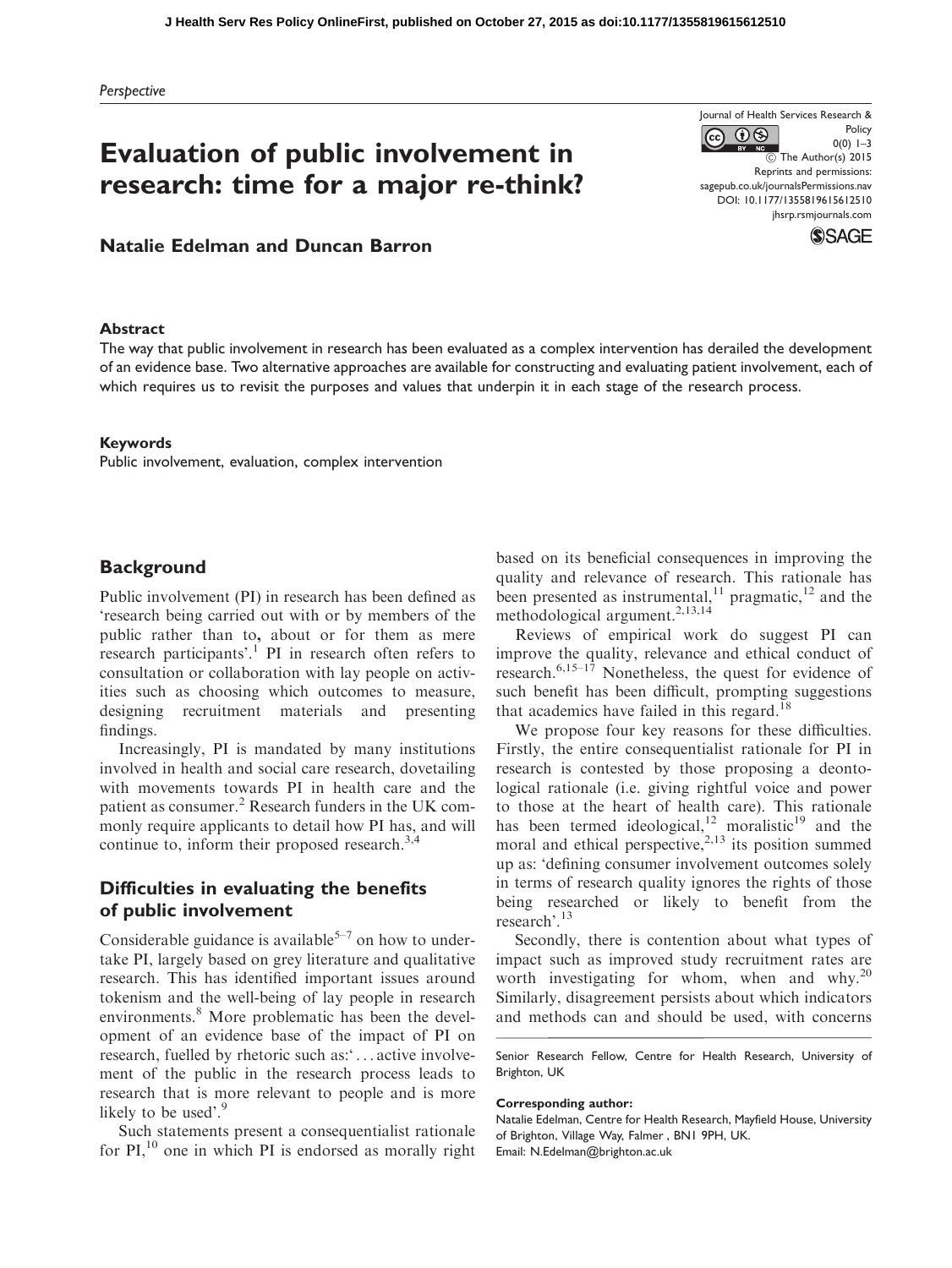about weak study designs. $^{21}$  But most importantly, underpinning these disagreements is a trend towards evaluating PI in the same manner as one would evaluate therapeutic interventions such as surgical procedures, drugs or screening programmes.

### Evaluating public involvement as if it were a therapeutic intervention

Much clinical and health services research concerns the evaluation of therapeutic interventions and employs a variety of research methods and processes to do so. PI is a component of the research process, i.e. the activities of research funding, design, conduct, analysis and dissemination. Yet instead of evaluating PI as part of the research process it is commonly evaluated as if it were itself a therapeutic intervention. This approach, which tends towards defining and evaluating PI as a complex intervention<sup>22,23</sup> or complex social intervention,<sup>7</sup> is the reason why evaluation has proved difficult.

Complex interventions comprise two or more active components (e.g. medication plus adherence counselling). Their evaluation often includes process evaluation, comparison of outcomes between those receiving and not receiving the intervention, and realist evaluation. The latter emphasizes the context of delivery and has been recommended and used for PI in studies in the UK funded by the National Institute of Health Research with INVOLVE<sup>13,24</sup> and the Medical Research Council.25–27

This trend has arisen because of the complexity and importance of context regarding PI in research.<sup>13</sup> However, this has also created a misconstruction of PI in research, using unsuitable methods such as realist evaluation.<sup>24</sup> This has derailed the development of a meaningful and robust evidence base. In place of evaluating (and hence implicitly constructing) PI as if it were a therapeutic intervention, alternative constructions of PI are needed from which approaches to evaluation will then follow.

# Alternative constructions of public involvement in research

If we reject the construction of PI as an intervention and recognize it as part of the research process, what alternative constructions exist? From a deontological perspective we might construct PI as a contribution of expertise and advocacy, equitable to the contribution of clinicians, statisticians or others. Therefore, we might focus evaluation on the processes by which: the purposes of PI in a given scenario can be made explicit; lay knowledge can be brought forth and integrated with other expert knowledge; and advocacy and accountability for and by all parties can best be achieved. (The notion of advocacy also lies at the heart of controversy about training lay people in research methods,<sup>28</sup> in which the implicit concern is whether one can advocate for lay people having adopted the interests of the researcher through training.)

Alternatively, we might adopt a consequentialist rationale, constructing PI in research as a methodological activity to improve research quality and drawing inspiration from evaluation of research methods. Such evaluation usually comprises critique of their congruence with stated purpose and theory. Crucially, research methods are not tested against pre-determined outcomes in the manner that we would evaluate a complex intervention, and in which PI is commonly evaluated.

## **Conclusions**

Theorization of PI has tended towards an internal focus,<sup>29</sup> categorizing levels of power and responsibility. However, we also need to theorize the nature and purposes of PI in relation to the overarching aims and processes of health research. Different purposes and constructions of PI may suit different stages of the research process. For example, the purpose of lay representation on a generic research funding panel may be public accountability – best served by a deontological construction of PI as public advocacy. In contrast, the purpose of lay involvement in study design may be to improve the quality of the research regarding such aspects as recruitment, attrition and patientcentred outcomes. This may be best served by a consequentialist construction of PI as a methodological activity.

PI in research cannot – and should not – be evaluated as an intervention but rather as part of the research process. Alternative constructions of PI, that acknowledge this, are possible. Chiming with recent calls for the development of common goals for PI in research, $18,29$  we must revisit its values and purposes. This would provide the foundations for identifying constructions that allow meaningful evaluation of those intentions and by appropriate means.

### Declaration of conflicting interests

The author(s) declared no potential conflicts of interest with respect to the research, authorship, and/or publication of this article.

#### Funding

The author(s) received no financial support for the research, authorship, and/or publication of this article.